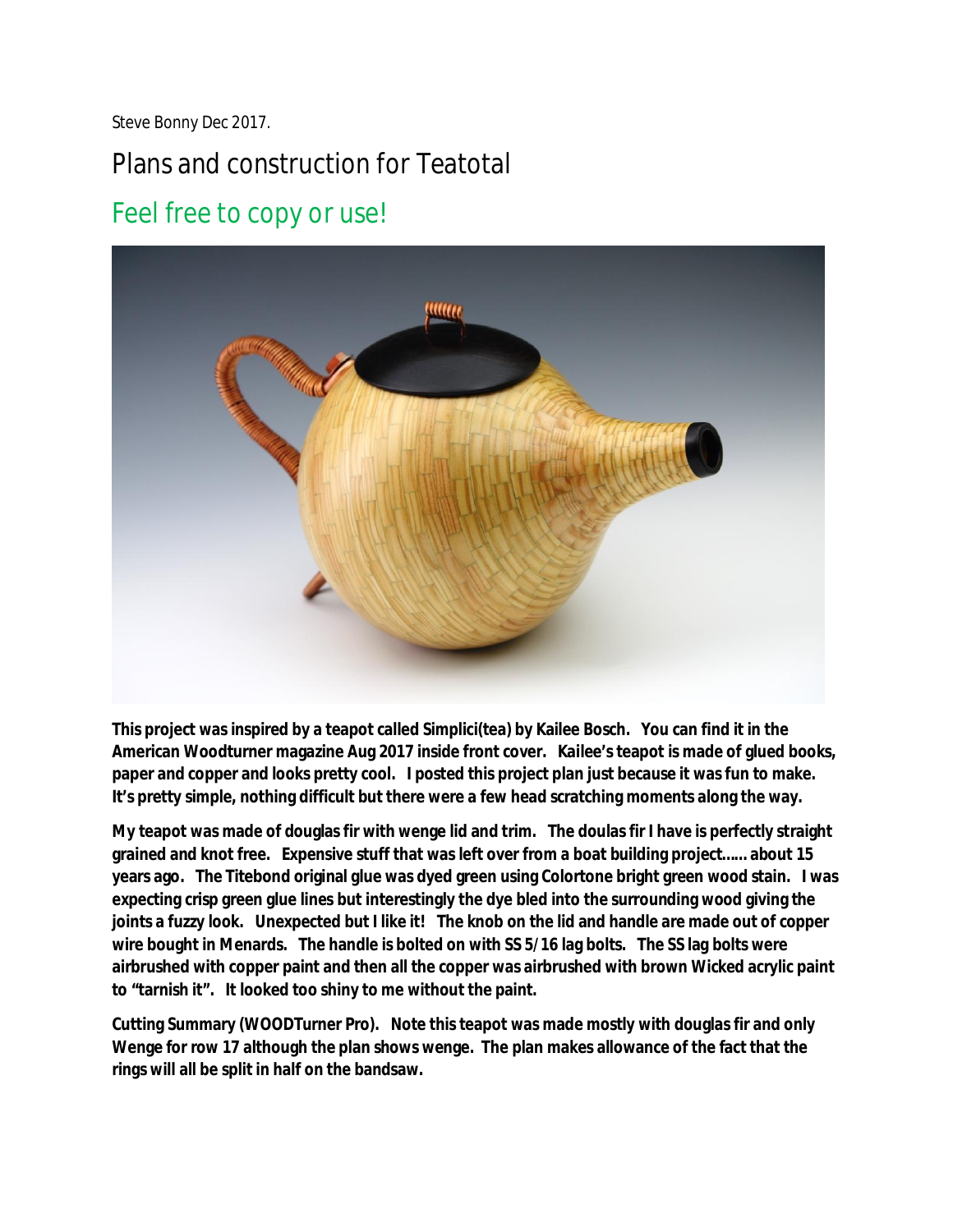## Cutting Summary - teapot

| Row            | Row Type & Note | Species<br>(Default) | Segs. | Board<br>Thickness | Outside<br><b>Diameter</b> | Inside<br><b>Diameter</b> | Segment<br>Edge<br>ennin | Vertical<br>Spacer | Board<br>Width   | Economy<br>Board<br>ennin | Grain<br>Match      | Miter:<br>Angle | <b>Blade</b><br>Tit | Slope | S1 S |  |
|----------------|-----------------|----------------------|-------|--------------------|----------------------------|---------------------------|--------------------------|--------------------|------------------|---------------------------|---------------------|-----------------|---------------------|-------|------|--|
| 17             | Flat            | Wenge                | 12    | 16mm               | 30 <sub>mm</sub>           | 10 <sub>mm</sub>          | 8 <sub>mm</sub>          |                    | 10mm             | 103mm                     | 134mm               | 15°             |                     |       | 12   |  |
| 16             | Flat            | Wenge                | 12    | 16mm               | 36mm                       | 13mm                      | 10mm                     |                    | 12mm             | 117mm                     | 153mm               | 15 <sup>o</sup> |                     |       | 12   |  |
| 15             | Flat            | Wenge                | 12    | 16mm               | 43mm                       | 16mm                      | 11mm                     |                    | 14mm             | $134$ mm                  | $174$ mm            | 15 <sup>o</sup> |                     |       |      |  |
| 14             | Flat            | Wenge                | 12    | 16 <sub>mm</sub>   | 50 <sub>mm</sub>           | 20mm                      | 13mm                     |                    | 15mm             | 151mm                     | $197$ <sub>mm</sub> | 15°             |                     |       | 12   |  |
| 13             | Flat            | Wenge                | 12    | $16$ mm            | 63mm                       | 24 <sub>mm</sub>          | 17 <sub>mm</sub>         |                    | 20mm             | 180mm                     | 240mm               | 15 <sup>o</sup> |                     |       | 12   |  |
| 12             | Flat            | Wenge                | 12    | 16mm               | 89mm                       | 30mm                      | 24mm                     |                    | 30 <sub>mm</sub> | 234mm                     | 323mm               | 15°             |                     |       | 12   |  |
| 11             | Flat            | Wenge                | 12    | 16mm               | 125mm                      | 48mm                      | 33mm                     |                    | 39mm             | 321mm                     | 437mm               | 15*             |                     |       |      |  |
| 10             | Flat            | Wenge                | 12    | 16 <sub>mm</sub>   | 150mm                      | 74mm                      | 40mm                     |                    | 39mm             | 402mm                     | 518mm               | 15 <sup>o</sup> |                     |       | 12   |  |
| 9              | Flat            | Wenge                | 12    | 16 <sub>mm</sub>   | 169mm                      | 107mm                     | 45mm                     |                    | 33mm             | 482mm                     | 578mm               | 15 <sup>o</sup> |                     |       | 12   |  |
| 8              | Flat            | Wenge                | 12    | 16mm               | $178$ mm                   | $127$ mm                  | 48mm                     |                    | 28 <sub>mm</sub> | 526mm                     | 608mm               | 15°             |                     |       | 12   |  |
|                | Flat            | Wenge                | 12    | 16 <sub>mm</sub>   | 182mm                      | 140mm                     | 49mm                     |                    | 24mm             | 553mm                     | 622mm               | 15 <sup>o</sup> |                     |       | 12   |  |
| 6              | Flat            | Wenge                | 12    | 16mm               | 183mm                      | 142mm                     | 49mm                     |                    | 23mm             | 556mm                     | 623mm               | 15 <sup>o</sup> |                     |       | 12   |  |
| 5              | Flat            | Wenge                | 12    | 16mm               | $181$ <sub>mm</sub>        | 134mm                     | 49mm                     |                    | 26mm             | 542mm                     | 619mm               | 15 <sup>o</sup> |                     |       |      |  |
| 4              | Flat            | Wenge                | 12    | 16mm               | $176$ mm                   | $117$ mm                  | 47 <sub>mm</sub>         |                    | 32mm             | 509mm                     | 603mm               | 15 <sup>o</sup> |                     |       | 12   |  |
| 3              | Flat            | Wenge                | 12    | 16mm               | 162mm                      | 92mm                      | 44mm                     |                    | 37 <sub>mm</sub> | 450mm                     | 558mm               | 15 <sup>o</sup> |                     |       | 12   |  |
| $\overline{2}$ | Flat            | Wenge                | 12    | 16 <sub>mm</sub>   | 141mm                      | 19mm                      | 38 <sub>mm</sub>         |                    | 61mm             | 309mm                     | 489mm               | 15°             |                     |       | 12   |  |
|                | Flat            | Wenge                | 12    | 16mm               | $105$ mm                   | 17 <sub>mm</sub>          | 28 <sub>mm</sub>         |                    | 44mm             | 243mm                     | 374mm               | 15 <sup>°</sup> |                     |       | 12   |  |

## **Plan (WOODTurner Pro)**



Note that the plan looks a little extended (not spherical). It is too tall because I plan to slice each row into 2 rings on the bandsaw (exept row 17), so I have made the rings extra thick to allow for the cut and sanding. The body will end up approximately spherical. I just noticed that the info shows 12 segments per ring. This is kind of an error, I used 24 segments per ring for most of the body but 12 segments per ring for rows 13 to 17 as the segements became too small at 24. If you look closely at the photo you can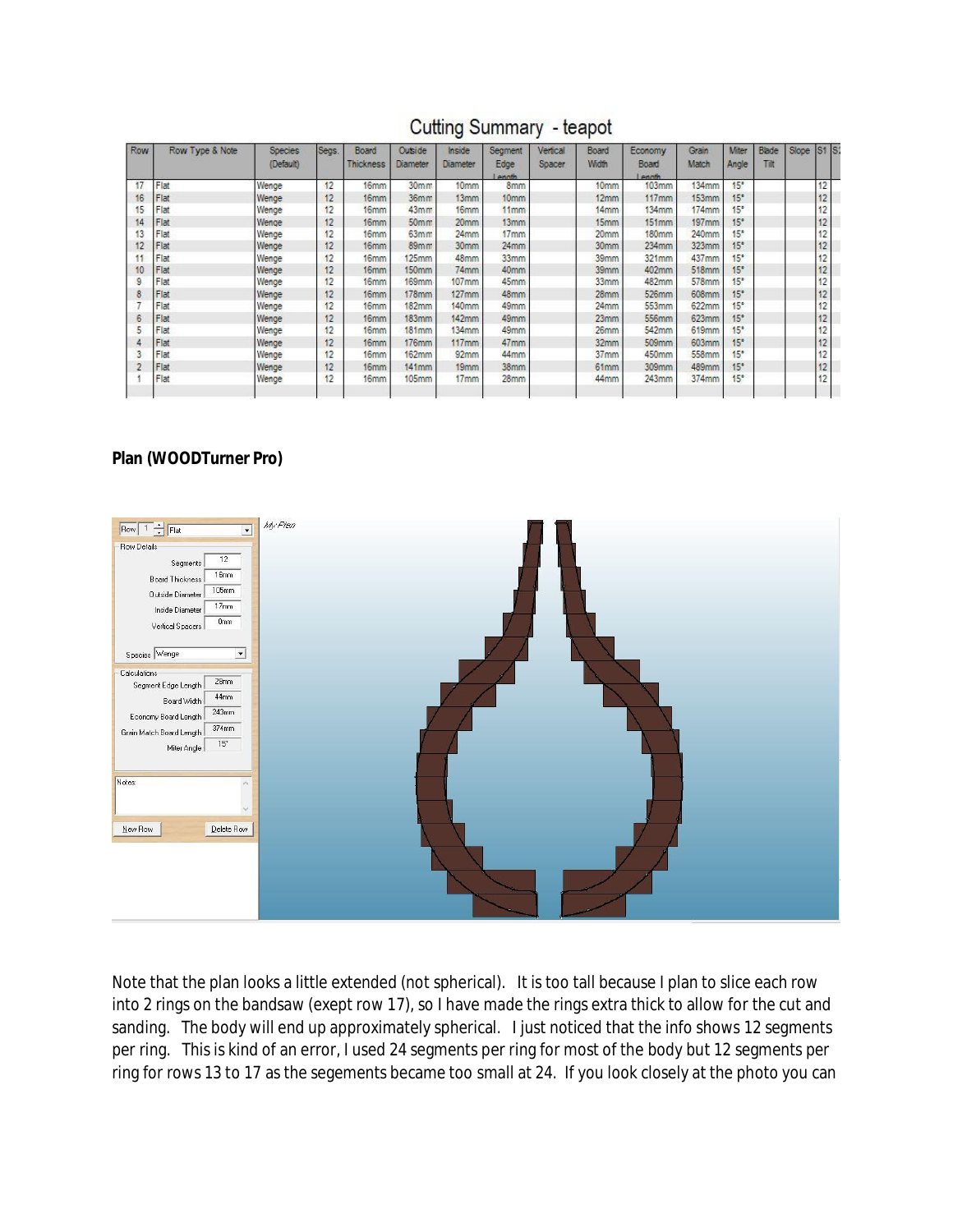see where I transitioned from 24 to 12 segments per row but it isn't obvious to your average punter (London slang for customer) unless you know to look for it.

All of the rings except the wenge ring # 17 were split on the bandsaw (I used an Accuslicer). They were run through a drum sander and finished on the disk sander before glue up:-



The top and bottom 12 rings were turned into bowls using typical assembly. I used a half ring technique and stacked the rings on the lathe. Note that instead of typical bricklaying I set the rings with 1/3 overlap to get a unique spiral look. Note also that the wall thickness is kept fairly thick to allow for removing wood for the bottom surface. The inside of the bowls are finished at this point also :-

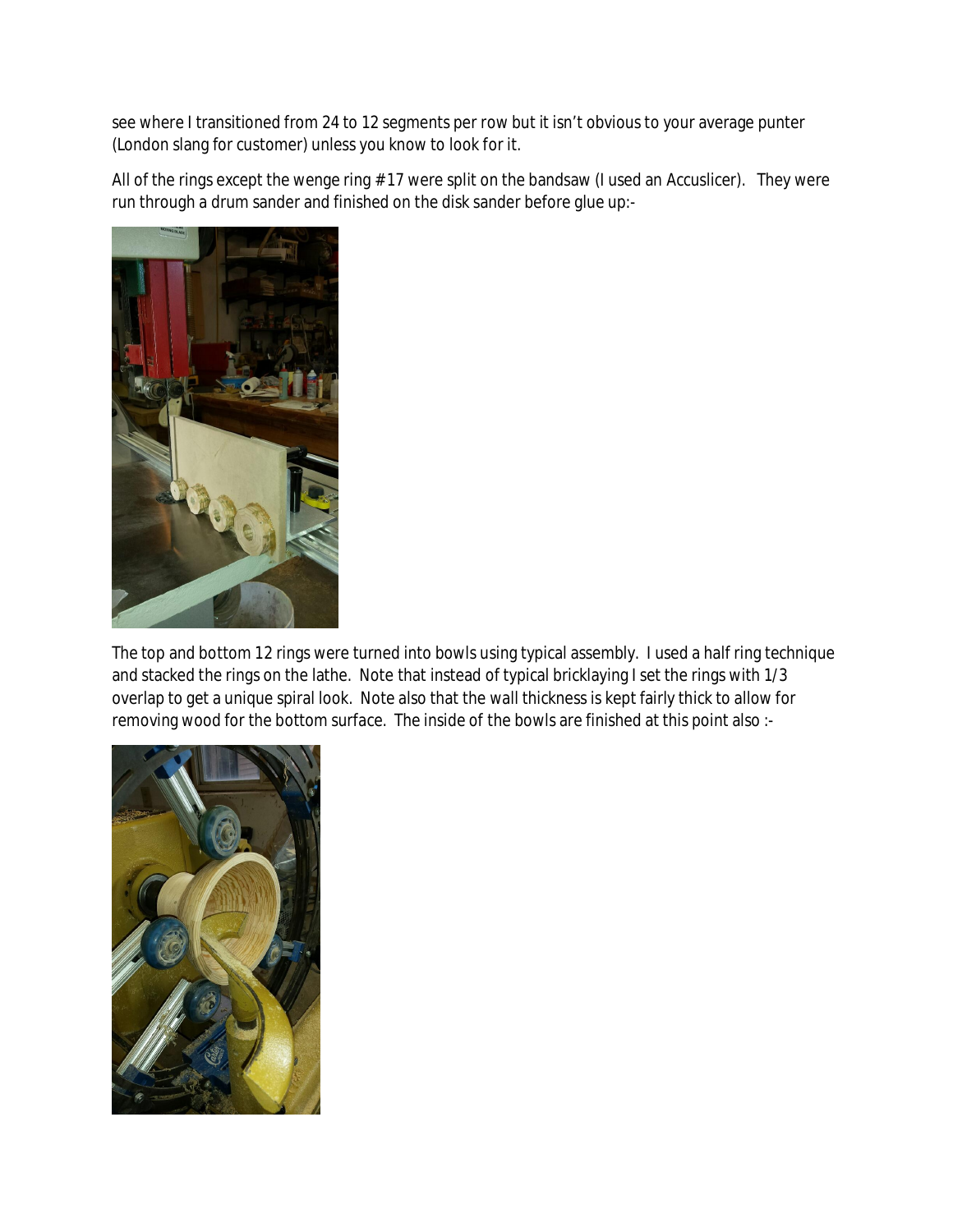Notice also how the green dyed glue has bled into the surrounding wood giving a fuzzy glue line appearance.



The 2 bowls are glued together into a vessel and the outside shape finished. With douglas fir, I found the best way to get a good surface was to use a finesse scraper and cabinet scrapers with no sanding – finishing details are at the end of this article. If you sand the fir you will get an uneven surface due the varying hardness of the growth rings. I just finished with CA glue at this point due to the amount of sanding it was easier to do it with an easily sandable form rather than leaving until the end :-

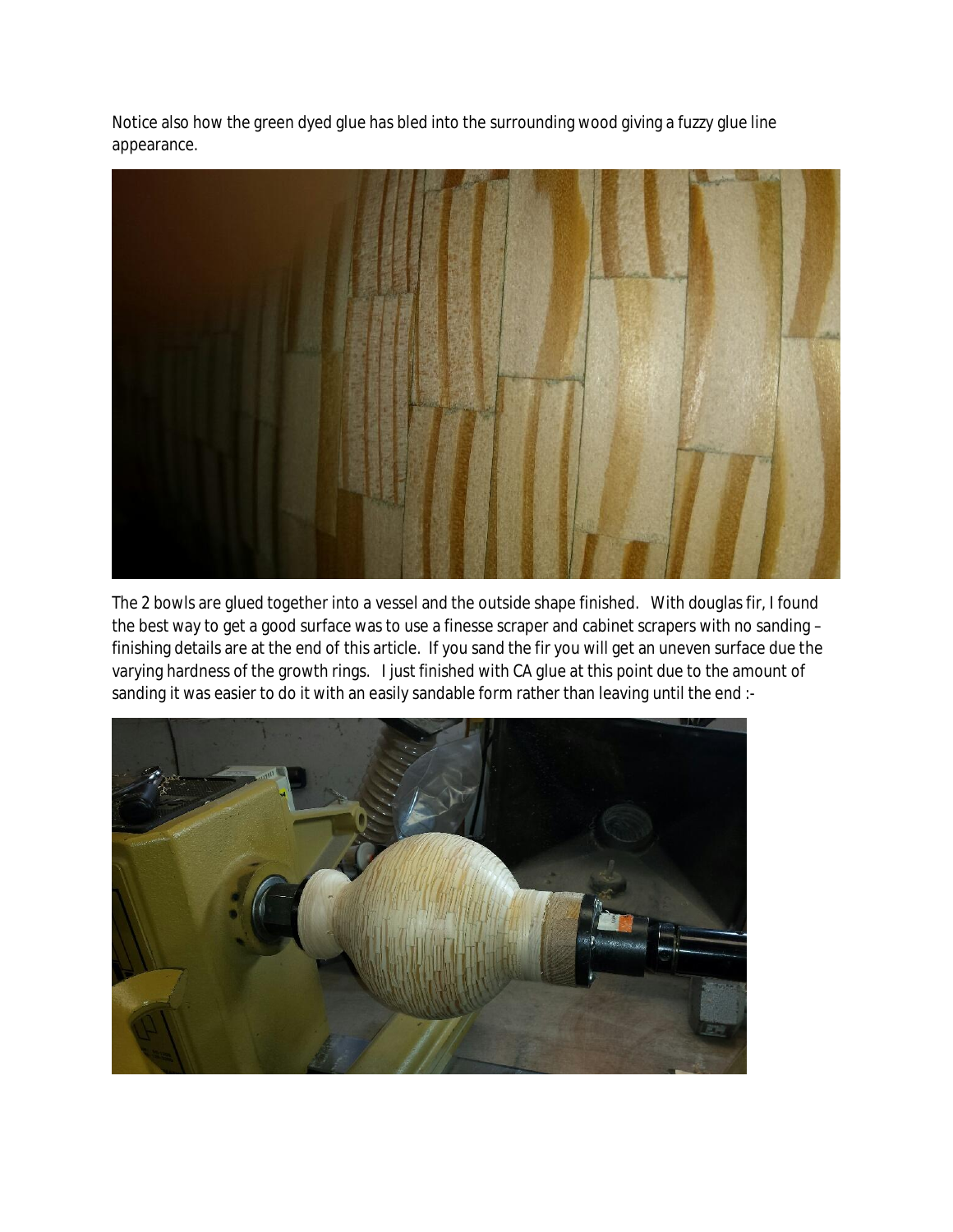The 2" hole for the lid was bored at this point while I had a good solid mounting with the lathe locked with an indexing pin. It's important to have everything locked down well otherwise the bit will wander and mess up the hole. I.e. don't plan on drilling this large of a hole with a hand held drill. The drill mount is a Oneway tool and fits to your tool post so you can adjust and angle to where it looks good. I actually had the bottom face plate and tailstock in place to improve stiffness when I bored the hole, I must have forgotten to take the photo and took it at a later time:-



The teapot was then mounted in a vacuum chuck in order to take off the other face plate and finish the surface ready to mount the spout:-

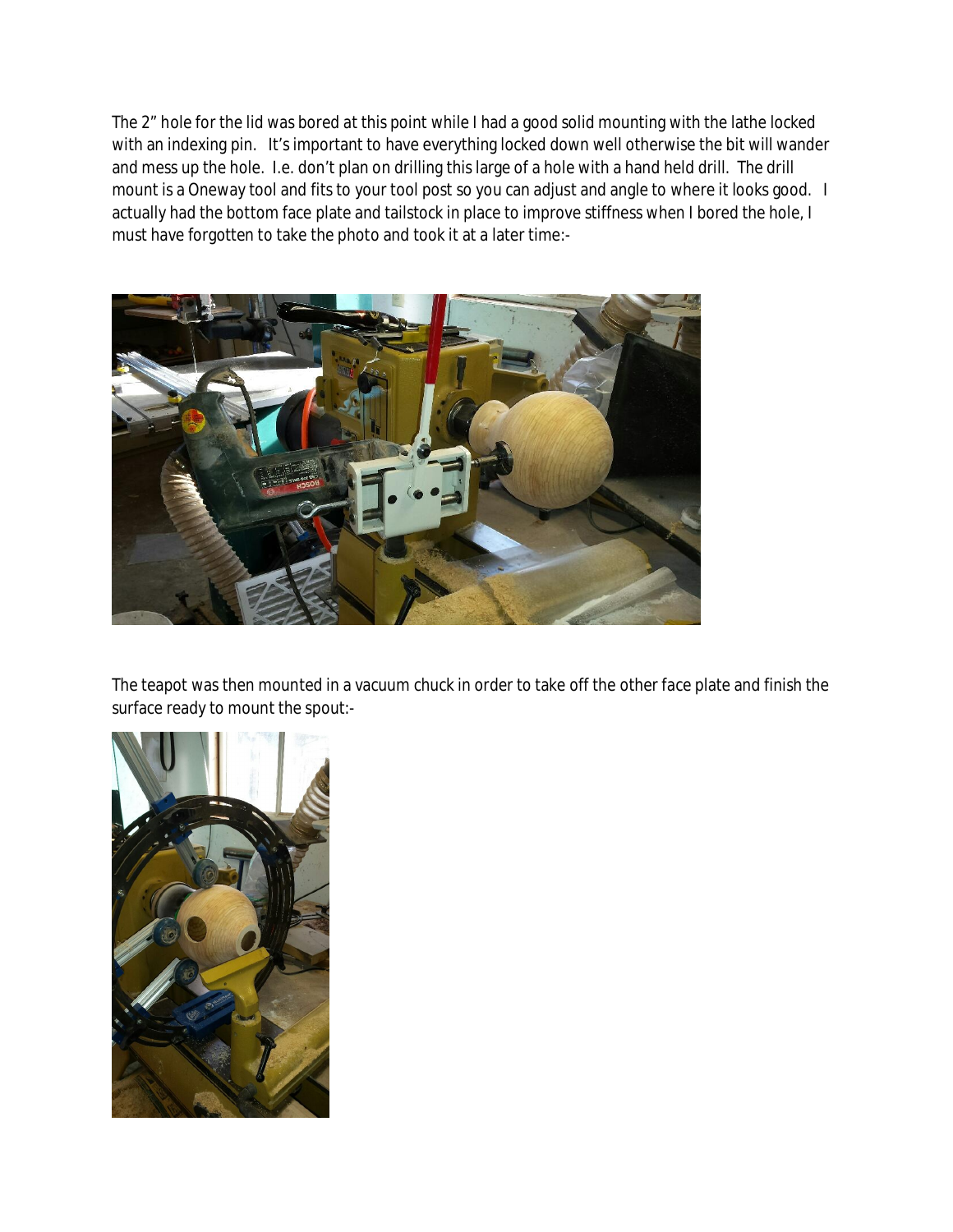The spout was already assembled on my small lathe and hollowed, here it is glued in place, then turned and finished with CA glue:-



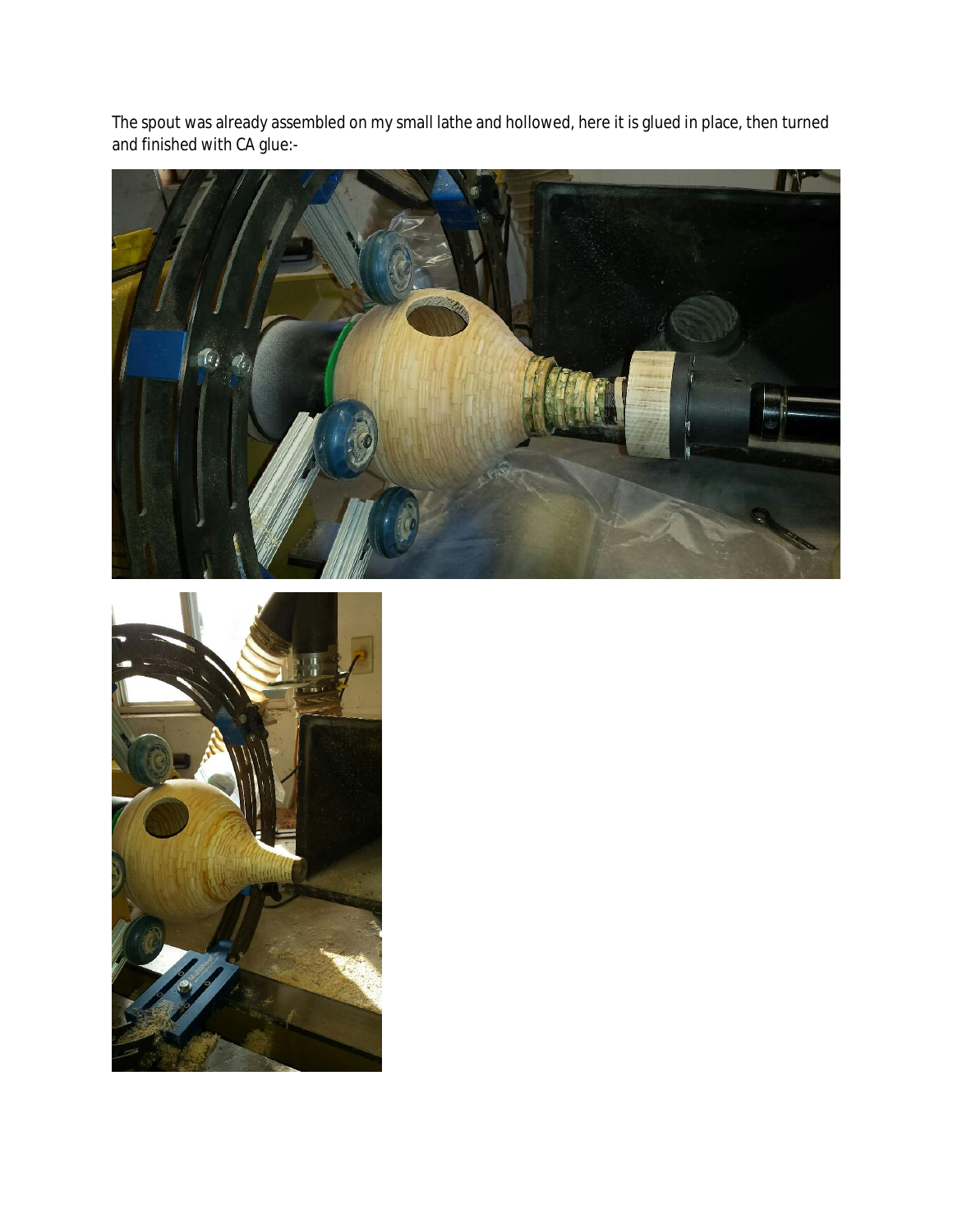The teapot is then mounted in a 4 jaw chuck using the lid hole and the bottom is turned. This is where you realize you should have left the walls a little thicker….



It looks like I stopped taking photos at this point, that is the last one I have! The teapot was reversed again into a small vacuum chuck so that the hole could be trimmed and finished with CA glue. The final finish was applied at this point on the lathe sometimes rotating and sometimes stationary.

The lid is turned out of a solid piece of wenge and the knob is copper electrical wire that was twisted around a #16 nail. The handle was also made out of thicker electrical wire bent around a mandrel. I bolted the handle on using 5/16 SS lag screws and washers. They looked kinda ugly so I airbrushed them with copper paint. All the copper looked too shiny to me so I airbrushed it with brown paint to make it look tarnished. I also had to add a copper wire foot (you can just see it in the finished photo. The handle was so heavy it overbalanced the teapot!

**Finishing with douglas fir:-**

The main issue I had with the douglas fir was finishing. If you sand it you will get an uneven surface due to the significantly different hardness of the spring and summer wood rings. They are so different in hardness that you can feel the chop saw step through the rings. If you sand the sandpaper will dig out the soft spring wood and leave very distinct ridges where the hard summer wood is formed.

I turned the wood with a bowl gouge and then used a finesse scraper to improve the finish. I also used cabinet scrapers in some areas to help improve the finish. I ended up with a smooth surface but slightly uneven texture due to the different tools. I very lightly touched the surface with 320 grit paper to even up the texture.